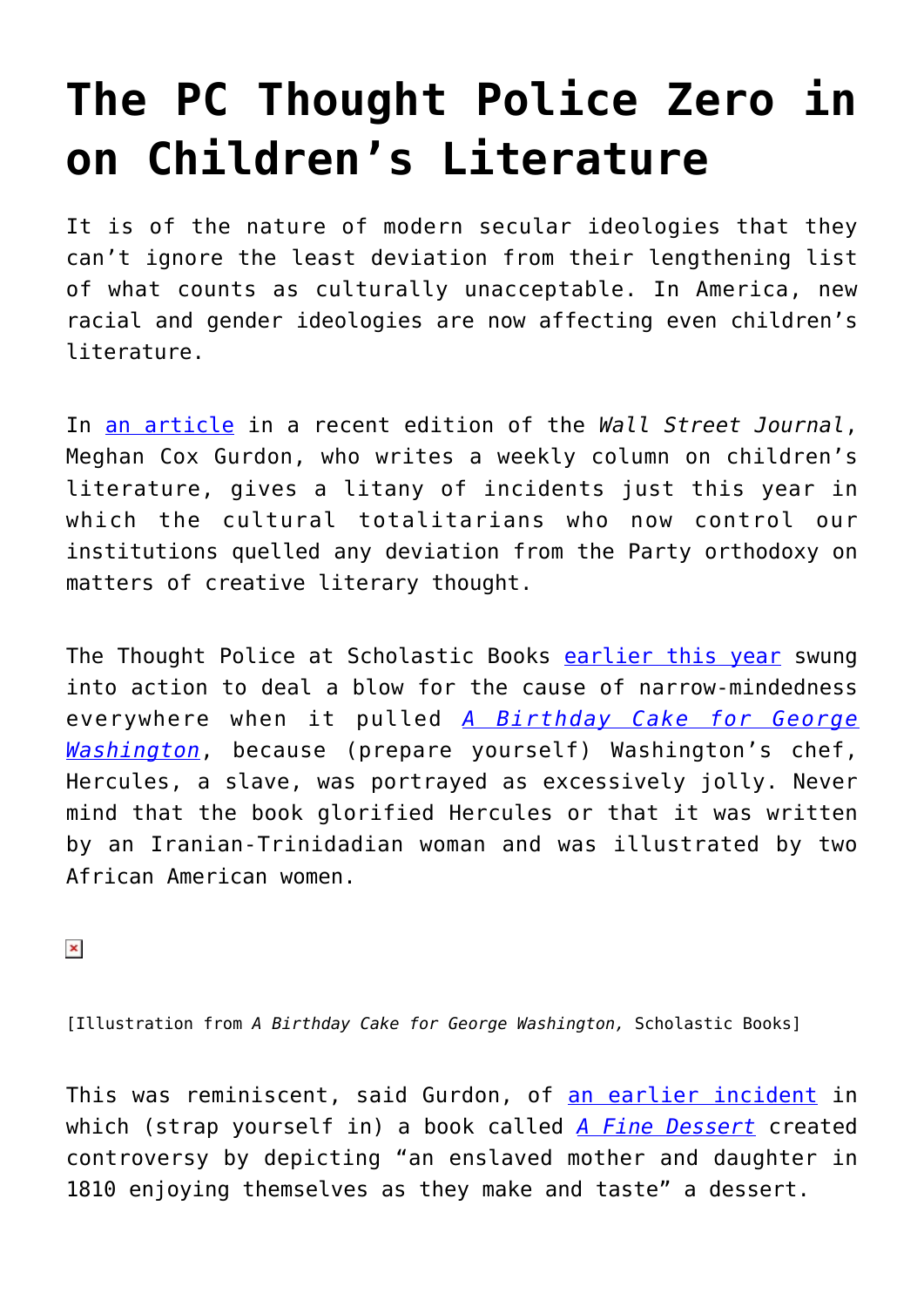The young adult novel *[When We Was Fierce](https://www.amazon.com/When-Was-Fierce-e-E-Charlton-Trujillo/dp/1520044682/ref=as_li_ss_tl?s=books&ie=UTF8&qid=1483987001&sr=1-1&keywords=when+we+was+fierce&linkCode=sl1&tag=intelltakeo0d-20&linkId=6677c6781eed54edfafc98233150dde9)* was recalled by book publisher Candlewick. What was it about this book that triggered the intervention of the Tolerance Police? It contained (sit down for this one) "invented" urban dialect that was "deeply insensitive."

In addition, Harlequin Teen Books [delayed publication](https://38caliberreviews.wordpress.com/2016/11/10/update-the-controversy-surrounding-the-continent-by-keira-drake/) of Kiera Drake's *[The Continent](https://www.amazon.com/Continent-Keira-Drake/dp/1470827018/ref=as_li_ss_tl?s=books&ie=UTF8&qid=1483987512&sr=1-1&linkCode=sl1&tag=intelltakeo0d-20&linkId=153e79f253217a9e4cb64a0c04e66bf4)* for its portrayal of "'uncivilized' warring peoples."

Says Gurdon,

*"That a mother and child, even in bondage, might enjoy a tasty dessert; that a father and daughter in the same historically cruel circumstances might experience happiness and pride—who will now dare depict such nuance? Yet it is a strange means of enforcing diversity, to prevent its real expression."*

Fewer and fewer schools include books like George Orwell's *1984* and *Animal Farm*, or Ray Bradbury's *Fahrenheit 451*, books that portray societies run by the same kind of cultural bullies that are now running ours. It's no wonder these books are dropping from school reading lists. Better that our students not be encouraged to ask too many questions about the real meaning of the "Tolerance and Diversity" our cultural elites are always talking about.

In fact, despite the fact that the chief theme of *Fahrenheit 451* is censorship, it has been repeatedly censored. This is, of course, both ironic and laughable. The trouble is, the culturally illiterate ideologues now stalking the landscape on patrol for the slightest deviation from their PC dogmas have not only rendered themselves incapable of appreciating the